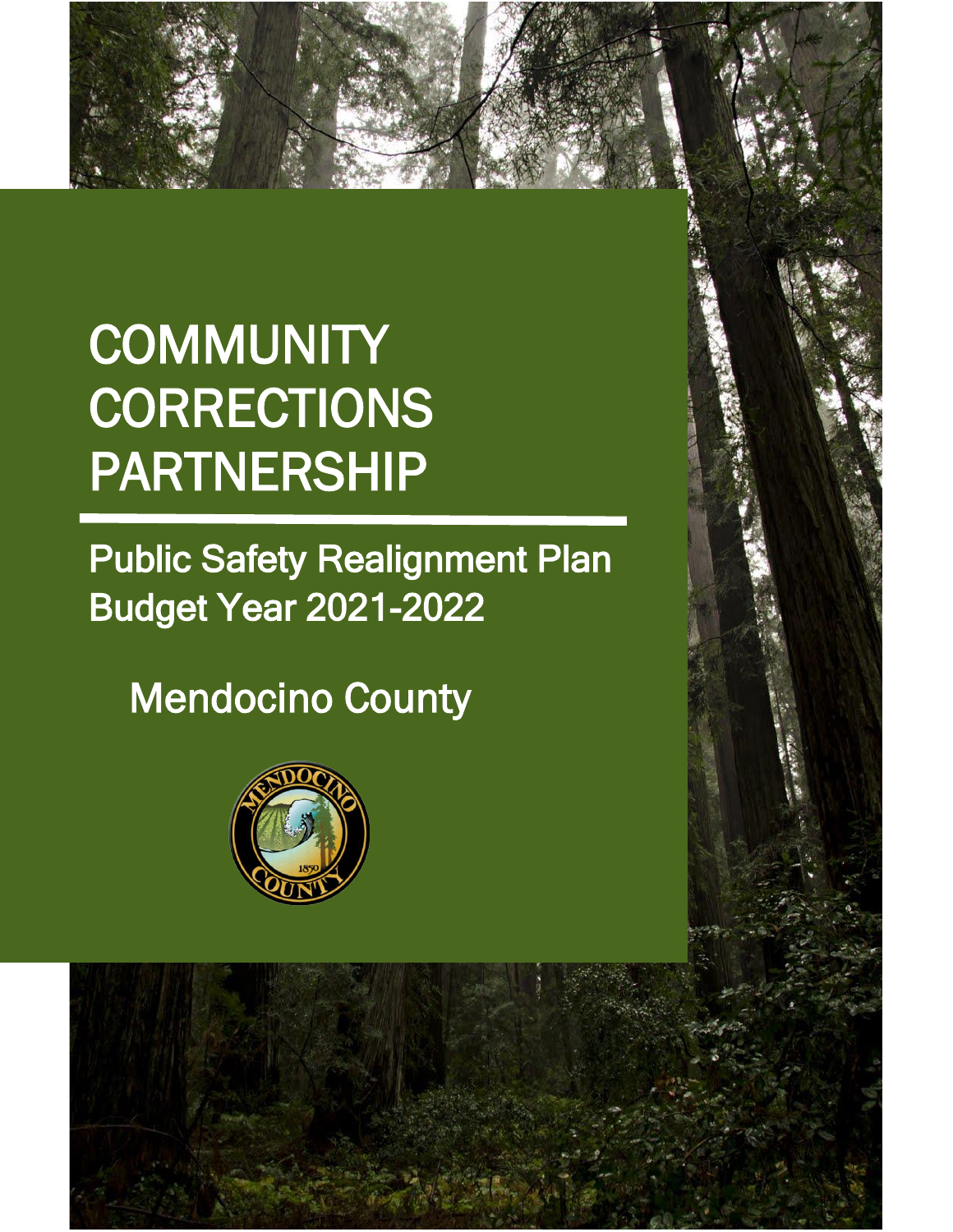## Table of Contents

| 3              |
|----------------|
| $\overline{4}$ |
| 5              |
| 6              |
|                |
| 9              |
| 11             |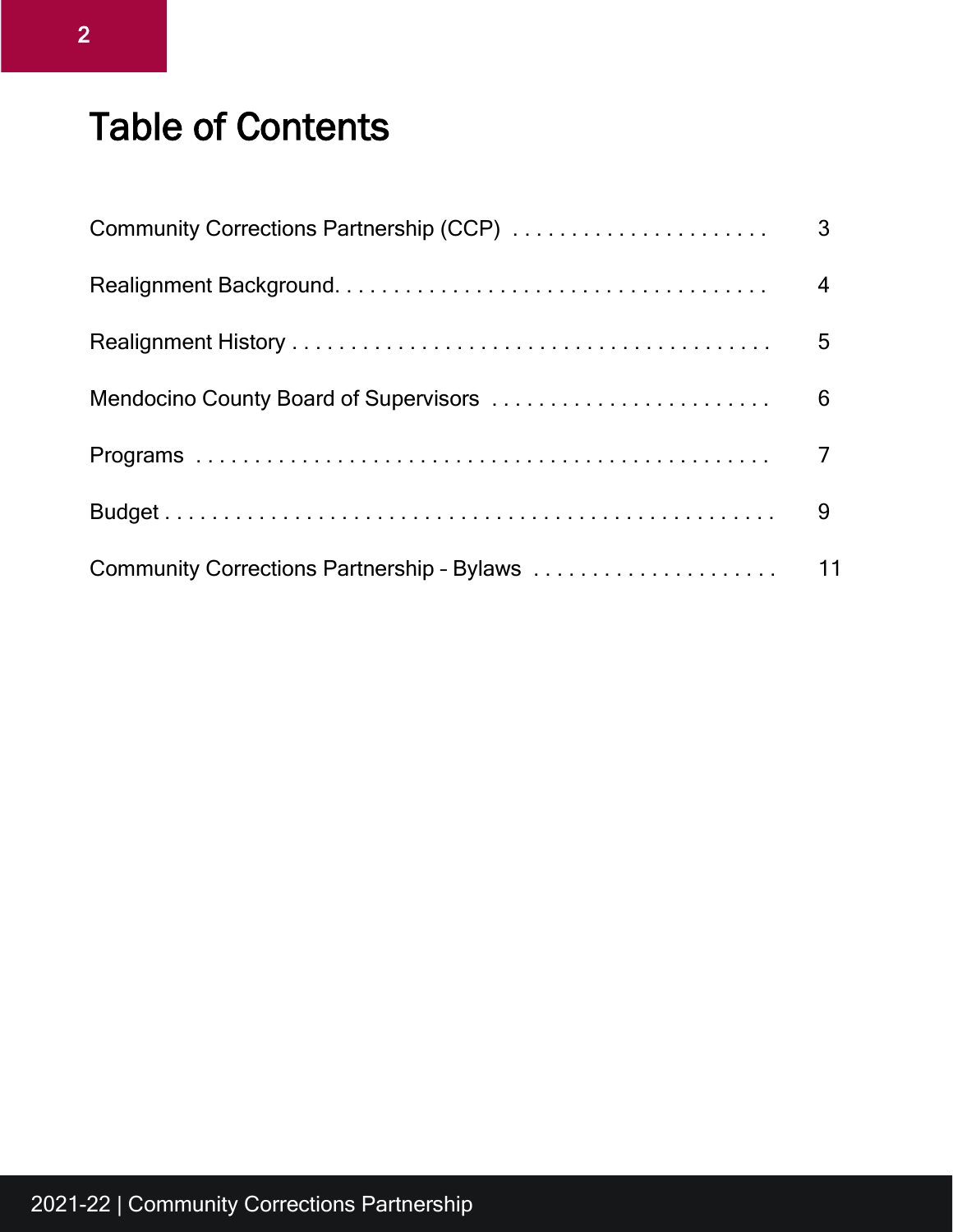## Community Corrections Partnership (CCP)

\* Executive Committee Member

| <b>Penal Code</b> | Member                                                          | Name                     | <b>Title</b><br>Organization                                                       |
|-------------------|-----------------------------------------------------------------|--------------------------|------------------------------------------------------------------------------------|
| 1230(b)(2)        | Chief Probation Officer, CCP Chair*                             | Izen Locatelli           | <b>Chief Probation Officer</b><br><b>Mendocino County Probation</b>                |
| 1230(b)(2)(A)     | Presiding Judge of the Superior Court or<br>designee*           | Kim Turner               | <b>Executive Director</b><br>Mendocino County Superior Court                       |
| 1230(b)(2)(B)     | County Supervisor or Chief<br>Administrative Office or designee | Darcie Antle             | Deputy Chief Executive Officer<br>Mendocino County Executive Officer               |
| 1230(b)(2)(C)     | District Attorney*                                              | David Eyster             | <b>District Attorney</b><br>Mendocino County District Attorney's Office            |
| 1230(b)(2)(D)     | Public Defender*                                                | Jeffrey Aaron            | <b>Public Defender</b><br>Mendocino County Public Defender's Office                |
| 1230(b)(2)(E)     | Sheriff*                                                        | <b>Matthew Kendall</b>   | Sheriff-Coroner<br>Mendocino County Sheriff's Office                               |
| 1230(b)(2)(F)     | Chief of Police*                                                | Noble Waidelich          | <b>Chief of Police</b><br>City of Ukiah Police Department                          |
| 1230(b)(2)(G)     | Head of Department of Social Services                           | <b>Bekkie Emery</b>      | <b>Director Social Services</b><br>Mendocino County Health & Human Services Agency |
| 1230(b)(2)(H)     | Head of Department of Mental Health*                            | Jenine Miller            | Director Behavioral Health<br>Mendocino County Health & Human Services Agency      |
| 1230(b)(2)(I)     | Head of Department of Employment                                | Vacant                   | Vacant                                                                             |
| 1230(b)(2)(J)     | <b>Head of Alcohol and Substance Abuse</b>                      | Jenine Miller            | Director Behavioral Health<br>Mendocino County Health & Human Services Agency      |
| 1230(b)(2)(K)     | Head of the Office of Education                                 | <b>Michelle Hutchins</b> | Superintendent<br>Mendocino County Office of Education                             |
| 1230(b)(2)(L)     | Offender Rehabilitative Services Rep.                           | Jacqueline Williams      | <b>Executive Director</b><br><b>Ford Street Project</b>                            |
| 1230(b)(2)(M)     | Victim Interest Representative                                  | Vacant                   | Vacant                                                                             |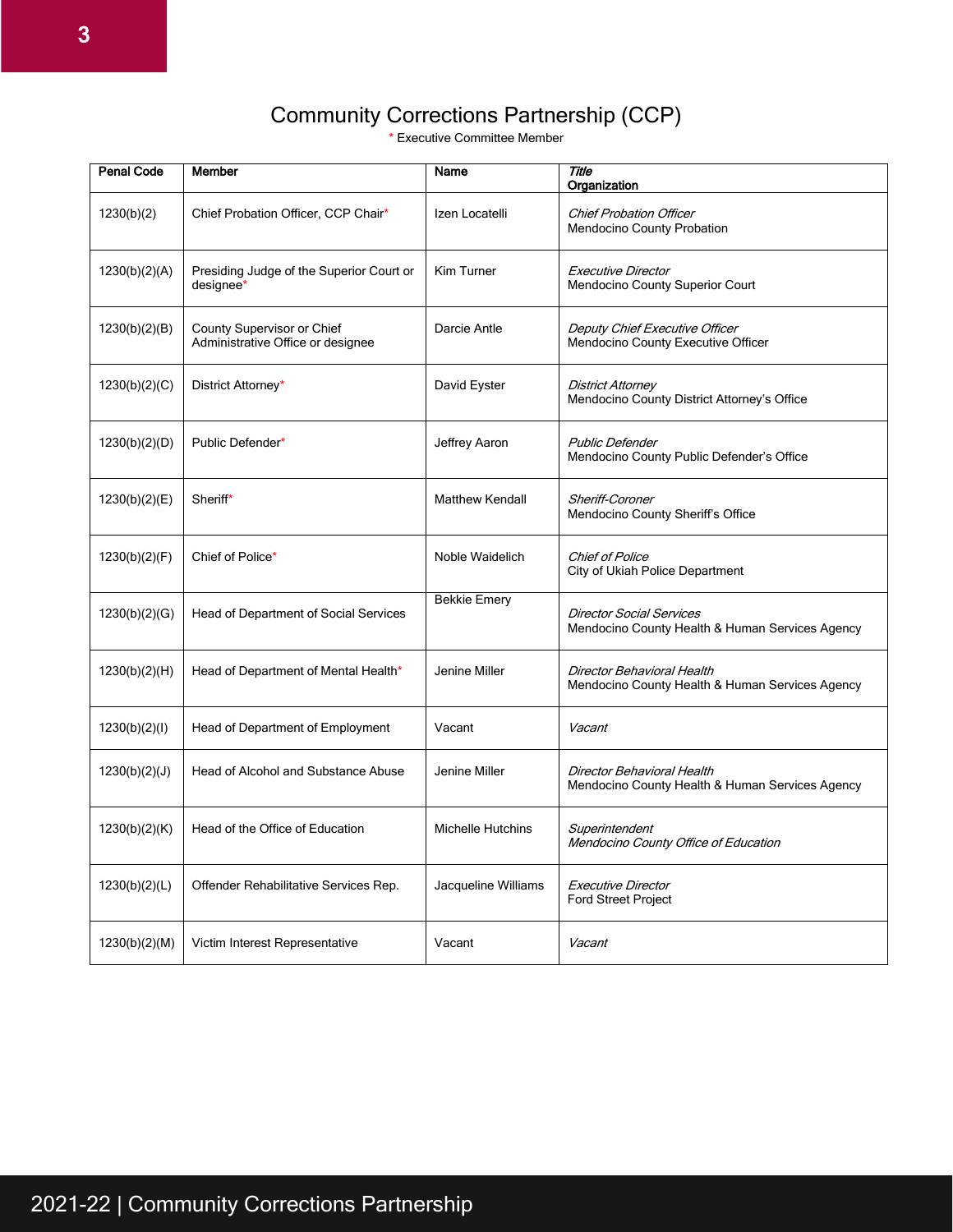## REALIGNMENT BACKGROUND

2011 Public Safety Realignment is the cornerstone of California's solution to reduce prison overcrowding, costs, and recidivism. Enactment of Assembly Bill (AB) 109, and related legislation, resulted in fundamental changes to California's correctional system. Key components of public safety realignment included the following:

- ➢ Revised the definition of a felony allowing non-violent, non-serious and non-sex offenders to serve their sentences in local county jails instead of state prisons.
- ➢ Transferred responsibility for post-release supervision of lower-level offenders with the creation of a Post Release Community Supervision (PRCS) offender category.
- ➢ Established the PRCS-eligible offenders released from state prison on or after October 1, 2011, after serving a state prison term for a felony, shall, upon release from state prison and for a period not exceeding three years immediately following release, be subject to community supervision provided by the county agency designed by the county's Board of Supervisors.
- ➢ Authorized counties to use a wide range of community-based options for enhanced local custody and supervision provided by local public safety entities directly or through public or private correctional service providers.
- ➢ AB 117 required Community Corrections Partnership (CCP) to recommend a plan to the county Board of Supervisors for the implementation of 2011 Public Safety Realignment, which must be voted on by the Executive Committee of each county's CCP.

#### Post Release Community Supervision – Section 3451 of the California Penal Code

➢ This form of supervision is provided to offenders released from the California Department of Corrections and Rehabilitation (CDCR) to the jurisdiction of a county agency, pursuant to the Post Release Community Supervision Act of 2011. In all 58 counties, the Probation Department is the designated agency responsible for post-release supervision. CDCR must notify counties of an individuals' impending release one month prior, if possible. Once an individual has been released on PRCS, CDCR no longer has any jurisdiction.

#### Mandatory Supervision – Section 1170(h)(5)(B) of the California Penal Code

 $\triangleright$  This felony sentencing law is intended to reduce the California state prison population by allowing non-violent, non-serious and non-sex offenders convicted of certain felony crimes to serve their sentences in local county jail, rather than state prison. Unless the Court finds, in the interest of justice, that it is not appropriate, the Court shall suspend a portion of the sentence for a period selected at its discretion. The portion of the sentence that is suspended is known as mandatory supervision. During the period of mandatory supervision, offenders shall be supervised by Probation in accordance with the terms, conditions, and procedures generally applicable to persons placed on probation.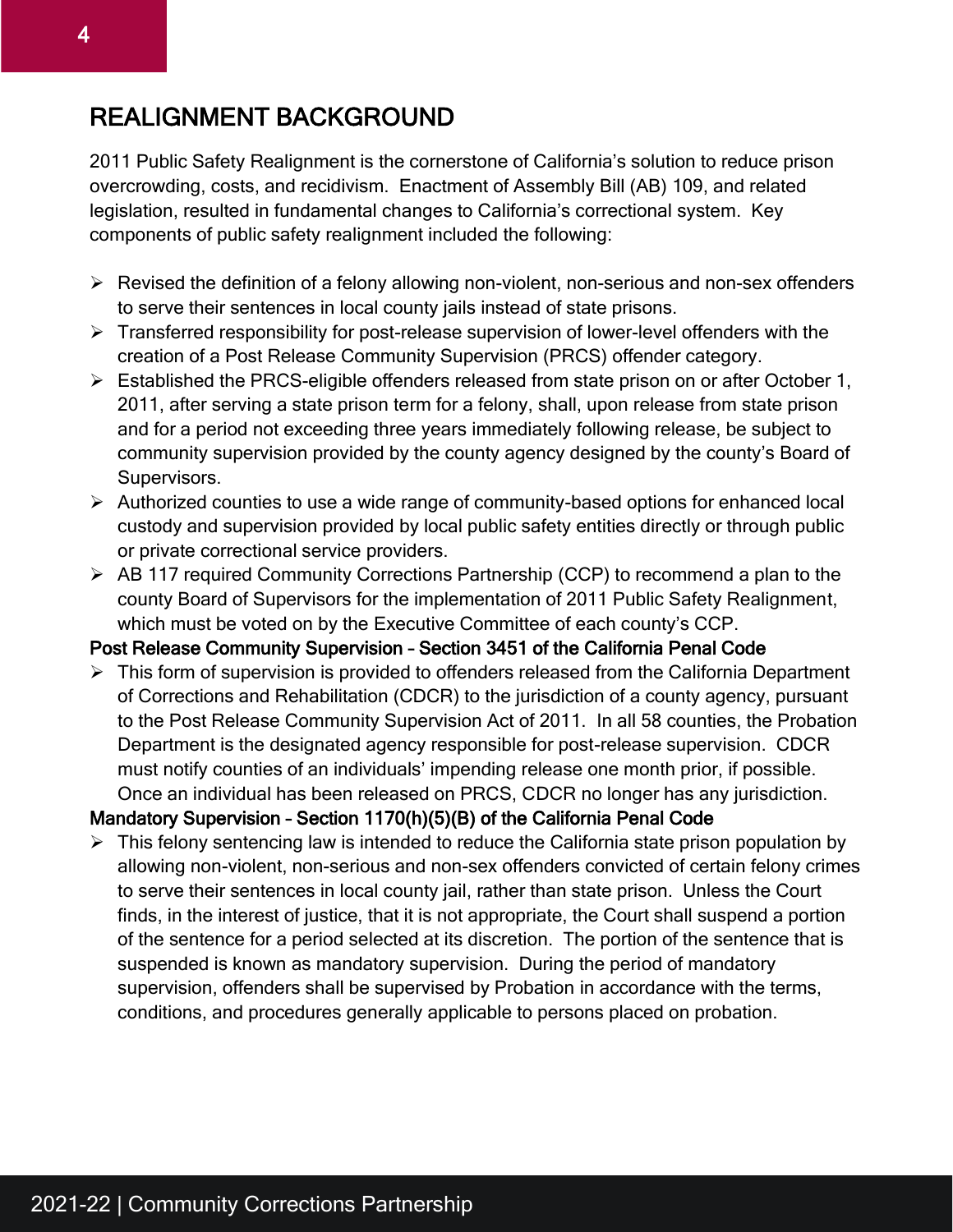## REALIGNMENT HISTORY

- ➢ On April 4, 2011, Governor Jerry Brown signed Assembly Bill 109, making fundamental changes to California's correctional system. AB 109 realigned custodial and community supervision responsibility for non-serious, non-violent and non-sex offenders, as well as supervision of lower level adult parolees returning from state prison sentences to the counties. AB 109 did not initially contain funding for county agencies to implement the realignment shift and was not operative until funding was provided for counties.
- ➢ On June 30, 2011, Governor Brown signed a series of bills as part of the State budget that provided funding and made necessary technical changes needed to implement the public safety realignment program outlined in AB 109.

Legislation enacting the necessary financing and technical changes were contained in Senate Bills (SB) 87 and 89 and Assembly Bills (AB) 117 and 118. These four bills were extensive in nature and contained two designation requirements. By August 1, 2011, the Board of Supervisors had to designate the county entity responsible for providing mandatory supervision to local inmates sentenced under the realignment act, as well as those lower level inmates released on post release community supervision from the California Department of Corrections and Rehabilitation (CDCR).

- ➢ On October 1, 2011, implementation of the 2011 realignment legislation began.
- ➢ On June 27, 2012, Governor Brown signed a number of budget trailer bills (SB 1020, 121, 1022 and 1023) related to corrections and public safety to complete the fiscal year (FY) 2012-13 State budget. These bills provided changes to sentencing and procedures related to realignment, established funding structure for programs and services transferred to the counties, and set each county's allocation for the next two fiscal years.
- ➢ On November 6, 2012, California voters passed Proposition 30, providing constitutional protection of funding for public safety services related to realignment.
- ➢ On June 29, 2020, Governor Newsom signed Senate Bill (SB) 74, Budget Act of 2020, which contained a new requirement for counties: Counties are eligible to receive funding if they submit an updated Community Corrections Partnership plan (new requirement) in addition to a report (existing requirement) to the Board of State and Community Corrections (BSCC) by December 15, 2020. This new requirement has continued into 2021-22 with expectations that this requirement will continue annually.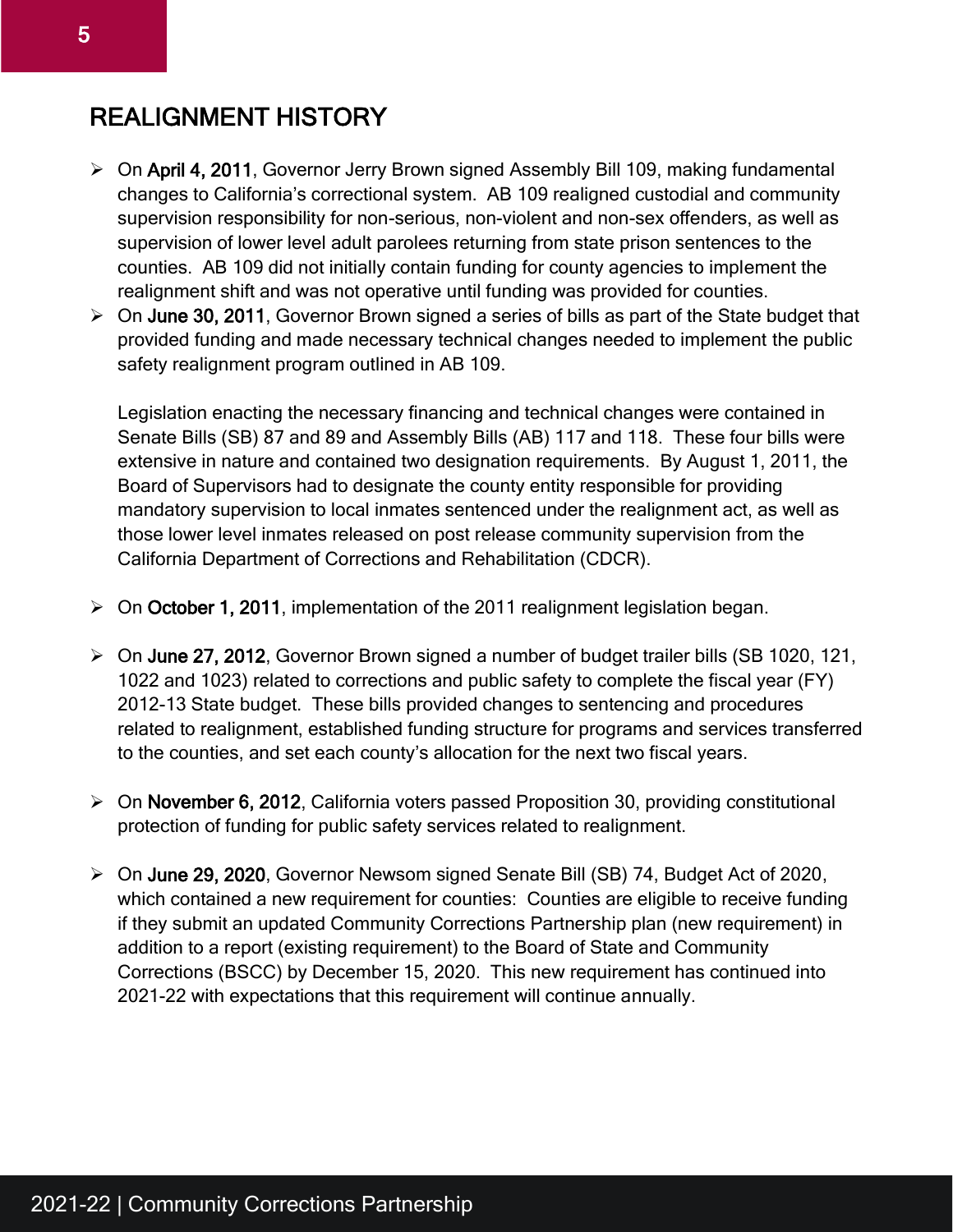## MENDOCINO COUNTY BOARD OF SUPERVISORS



Chair Dan Gjerde and Vice-Chair Ted Williams

Supervisor John Haschak, Supervisor Maureen Mulheren, and Supervisor Glenn McGourty

On July 26, 2011, the Board of Supervisors (BOS) designated the Probation Department as the entity responsible for providing Post Release Community Supervision to inmates released pursuant to the Post Release Community Supervision Act of 2011.

On October 1, 2011, implementation of the 2011 realignment legislation began.

The Mendocino County Board of Supervisors has annually approved each year's CCP plan since implementation in 2011. The FY 2021-22 plan was accepted by the BOS on May 4, 2021.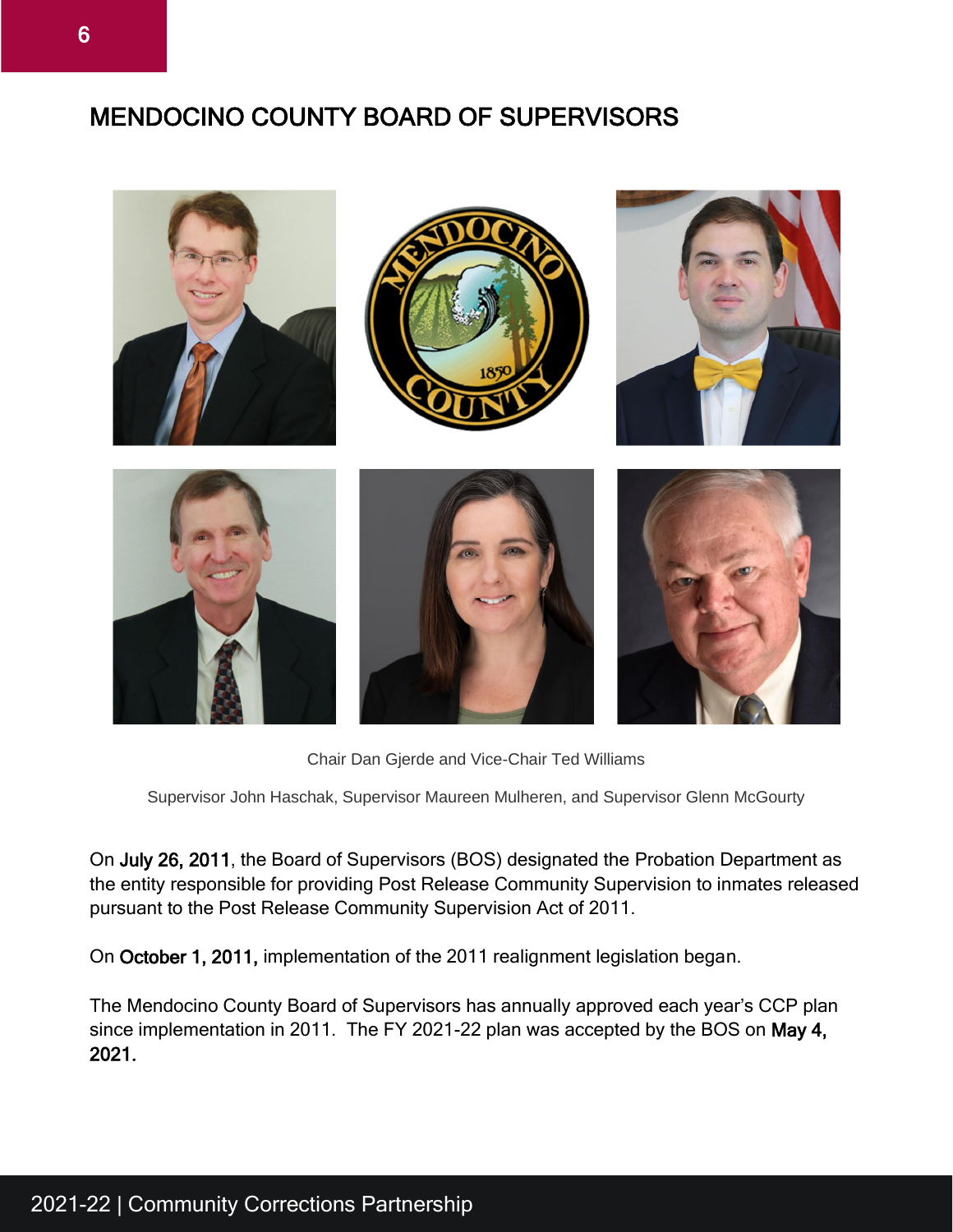### PROGRAMS AND SERVICES

The CCP believes in a balanced approach to managing people convicted of a felony offense. To ensure public safety and provide treatment the following are some of the positions funded by the CCP: five Deputy Probation Officers, six Correctional Officers, one Sheriff's Services Technician, one Mental Health Clinician, and one local Police Officer. These positions are responsible for supervising high risk offenders, performing home visitations and home searches, drug testing, apprehending offenders who violate the terms and conditions of their supervision, staffing the jail, and providing treatment and substance abuse programming.

#### Supervision

The Probation Department is responsible for the supervision of offenders released from county jail on mandatory supervision or released from CDCR on Post Release Community Supervision. Probation Officers use motivational interviewing to perform assessments to determine supervision levels and to identify criminogenic needs, risk factors and protective factors. Probation Officers refer offenders to services designed to reduce recidivism and crime, work on-on-one with offenders on evidence-based interactive journaling workbooks, along with enforcing terms and conditions of release. Probation Officers enforce terms and conditions of release by performing searches, conducting field visits, utilizing graduated methods of rewards and sanctions, preparing violation reports, writing new law violation reports, drug testing and monitoring progress in treatment during the length of supervision.

#### Incarceration

Mendocino County is responsible for housing inmates who would have served their sentence in state prison prior to realignment. This includes parole and PRCS violations, as well as lengthy sentences in local prison for both straight and split sentences. To supervise these inmates and transport them to in-custody services, the CCP provides support for corrections officers in the county jail to offset the additional costs incurred.

#### Alternative Custody

In lieu of incarceration, offenders qualifying for alternative sentencing may be placed on home detention or additional alternative sentencing programs including electronic monitoring.

#### Inmate Services Reentry Program Manager

Mendocino County Sheriff's Office provides reentry support by working with each participant to create a unique plan for housing support, job development, and case management to provide ongoing supports after release. Additionally, reentry services collaborate with community providers on each participant's individualized case plan to create seamless continuum of care.

#### Mental Health Clinician

Behavioral Health provides a Mental Health Clinician to provide clinical services to Mandatory Supervision, Post Release Community Supervision and other probation clients in conjunction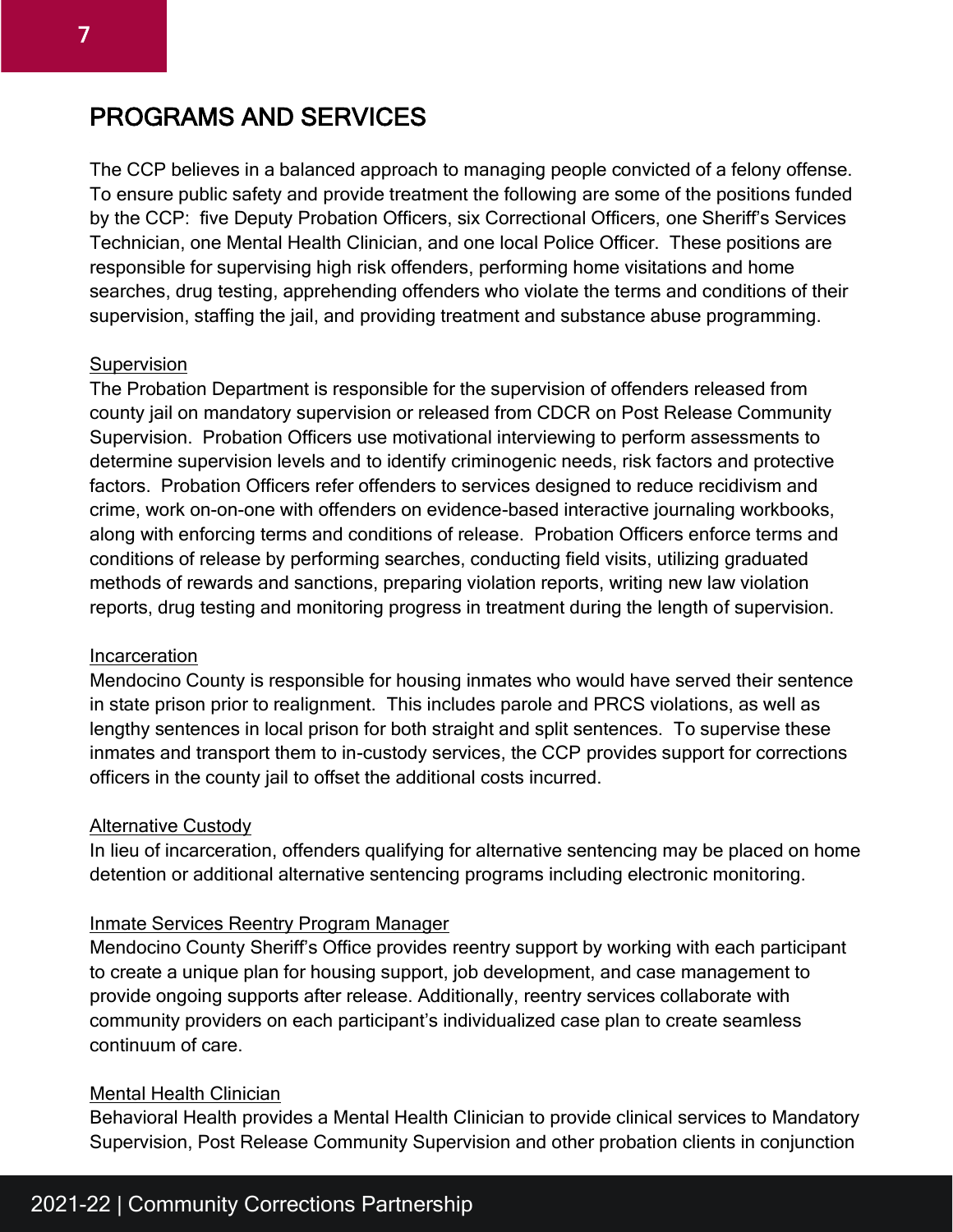with the Probation Department. Depending on identified needs, all participants receive outreach and engagement services, with appropriate linkages to community resources and/or treatment services.

#### Substance Use Treatment Counselor

Behavioral Health provides a Substance Use Treatment Counselor to provide substance use assessment, treatment, and referral to CCP/AB109 clients in conjunction with Probation and other community partners while in custody in the County Jail in addition to post release. Initiating substance use treatment early increases the effectiveness of an inmate's ability to remain clean and sober once released from custody.

#### Sober Living Environment

The CCP has engaged with a community-based organization, The Ford Street Project, to provide Sober Living Environment through their Ukiah Recovery Center. Referrals to this program come from the Probation Department and the Public Defender's office. Services provided include furnished living accommodations, daily meals, supervised vocational/work groups and medication management. Coordination with the Day Reporting Center (DRC) ensures that DRC clients are meeting their recovery and re-entry goals.

#### Day Reporting Center

Mendocino County opened our Day Reporting Center (DRC) in 2012 and utilize GEO Reentry Services LLC to provide this service. The DRC is built on evidence-based principles to address the criminogenic risks and needs that contribute to criminal behavior. The program and services reduce recidivism by focusing on higher-risk offenders using cognitive behavioral treatment. The various components of the DRC include: risk and needs assessments, behavior change plans, cognitive behavioral treatment (individual, group, computer-based), moral reconation therapy, daily check-ins, breath alcohol testing, random drug testing, cognitive behavioral interventions for substance abuse, referral services, and Community Connections program. GEO provides detailed data and analysis on program performance and outcomes.

#### District Attorney and Public Defender

Both the District Attorney and Public Defender have been impacted by realignment through both violation hearings and new law offenses. Funding is provided to these departments to offset costs associated with realignment, particularly parole and PRCS hearings which were previously handled by state parole board and not local court.

#### Data Analyst

CCP funds a 0.50 FTE Department Analyst. The purpose of this position is to identify specific data elements for measurement, develop appropriate interfaces with departments/agencies to collect data, develop reports that measure outcomes, and share data to agencies as appropriate.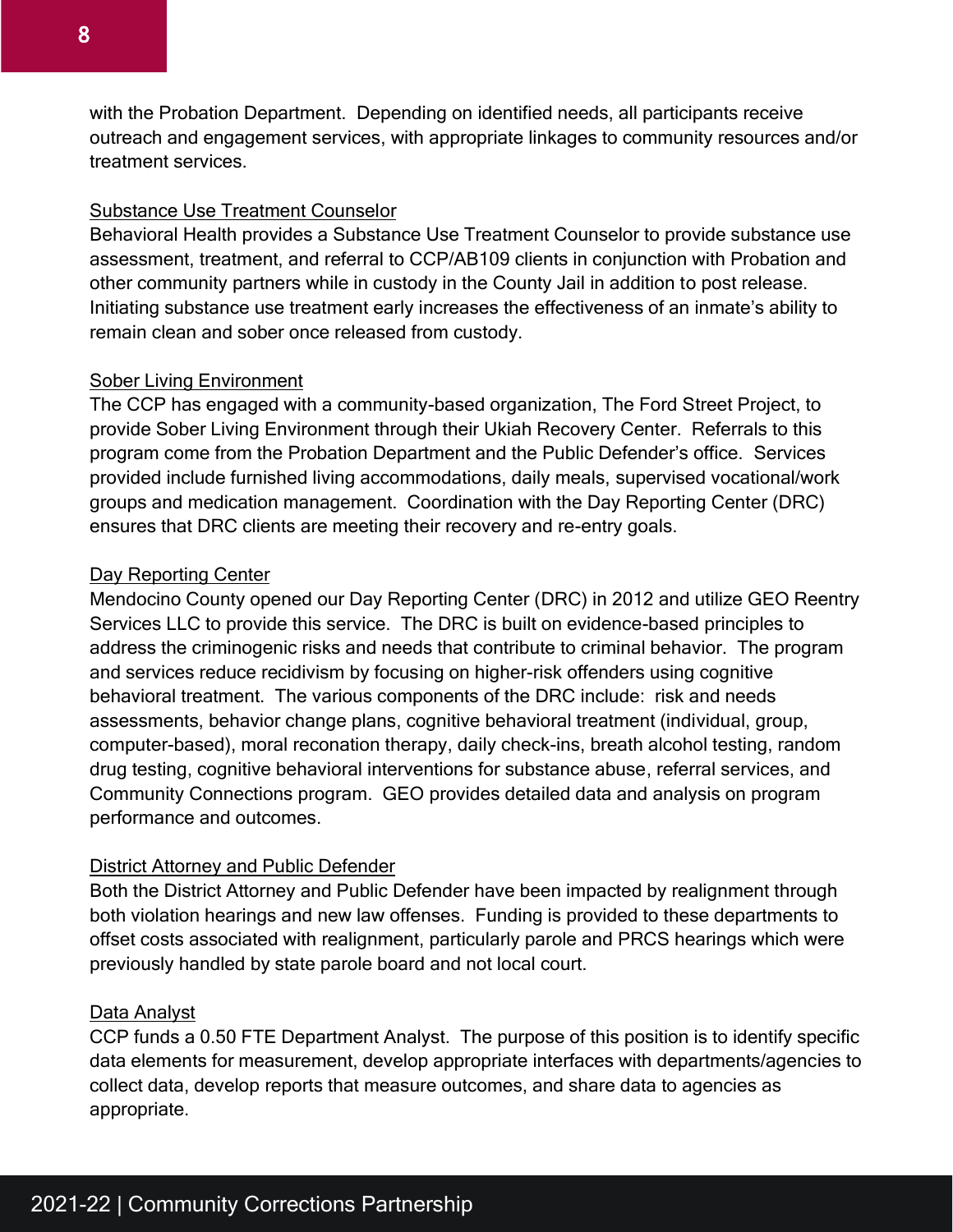## 2021-22 APPROVED BUDGET EXPENDITURES

| <b>Sheriff's Office</b><br>- 6.0 Corrections Deputies<br>- 1.0 Sheriff's Services Technician<br>- 0.25 Re-Entry Program Manager<br>- Parole Hold Costs                                                                   | \$1,357,229   |
|--------------------------------------------------------------------------------------------------------------------------------------------------------------------------------------------------------------------------|---------------|
| <b>Probation Department</b><br>- 5.0 Deputy Probation Officer II<br>- 0.5 Deputy Probation Officer III<br>- 0.5 Supervising Deputy Probation Officer<br>- 0.25 Probation Division Manager<br>- 0.5 Department Analyst II | \$<br>990,298 |
| <b>Health &amp; Human Services Agency</b><br>- 1.0 Mental Health Clinician<br>- 0.5 Substance Use Treatment Counselor                                                                                                    | \$<br>208,813 |
| <b>District Attorney</b><br>- 0.45 Deputy District Attorney IV<br>- 0.21 Legal Secretary                                                                                                                                 | \$<br>106,147 |
| <b>Public Defender</b><br>- 0.50 Deputy Public Defender IV<br>- 0.50 Legal Secretary                                                                                                                                     | \$<br>80,000  |
| <b>City of Ukiah Police Department</b><br>- 1.0 Police Officer                                                                                                                                                           | \$<br>125,000 |
| <b>Programs/Services (not including staff)</b><br>- Day Reporting Center<br>- Sober Living Environment<br>- Electronic Monitoring<br>- Incentives & Sanctions<br>- Contingency                                           | \$<br>909,131 |
| <b>Reserve</b>                                                                                                                                                                                                           | \$<br>47,304  |
| <b>TOTAL EXPENDITURES</b>                                                                                                                                                                                                | \$3,823,922   |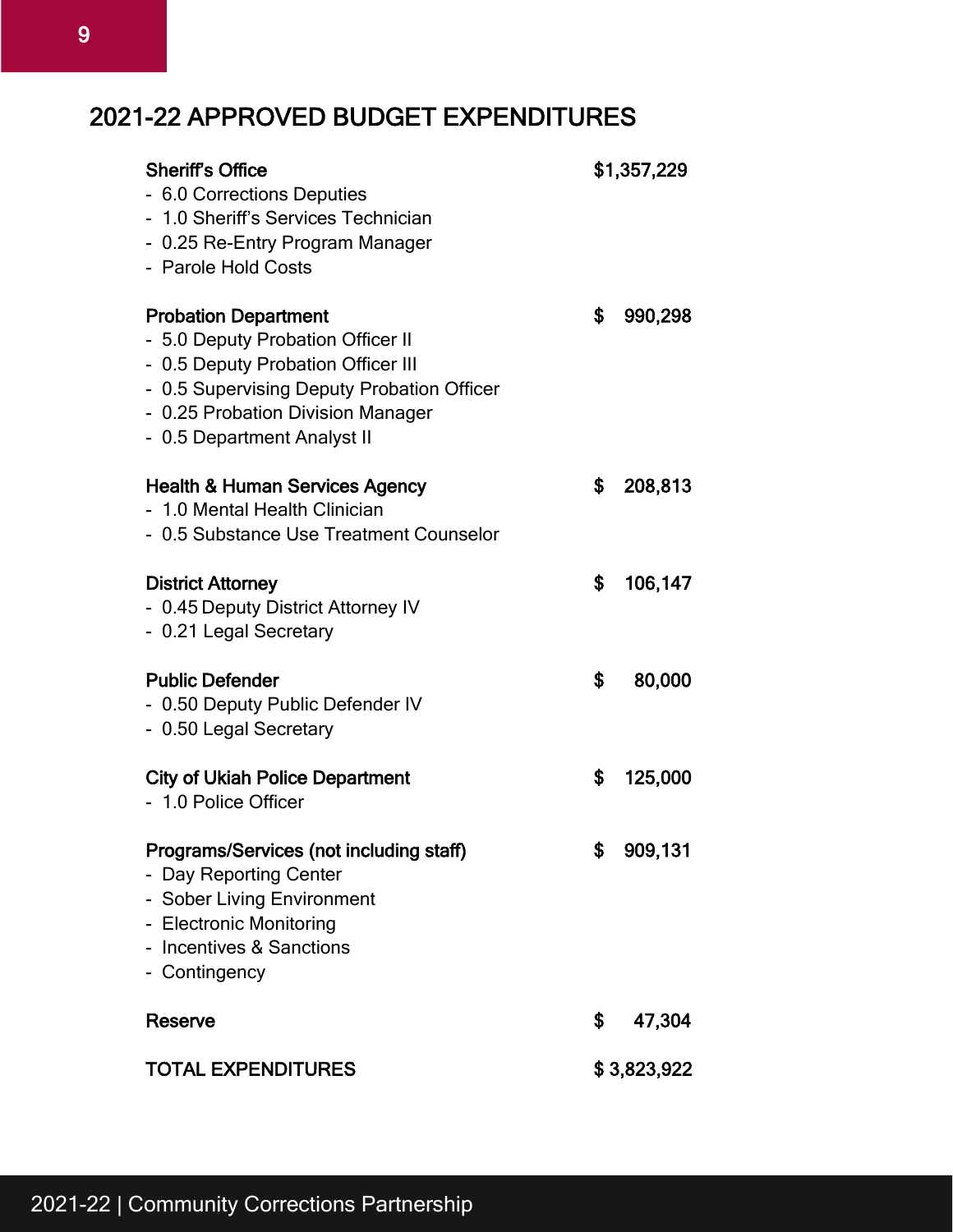The CCP Budget for FY2021-22 was accepted by the Mendocino County Board of Supervisors on May 4, 2021 at a planned expenditure level of \$3,823,922. Due to subsequent information from the Governor's May Revise and subsequent communications on increased projected funds, the CCP budget will increase the contingency fund and reserve funds accordingly.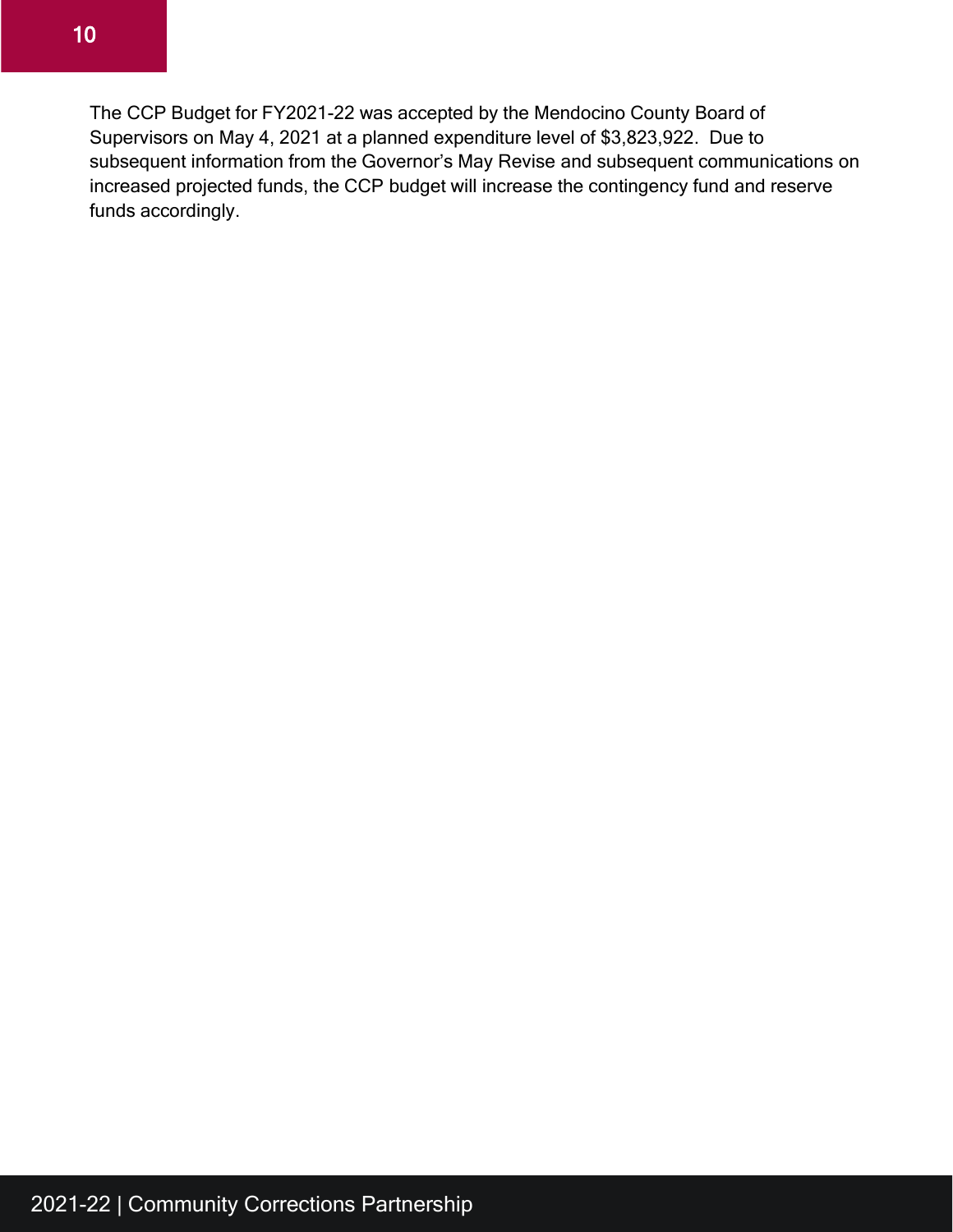## COMMUNITY CORRECTIONS PARTNERSHIP - BYLAWS

#### I. CCP MEMBERSHIP

#### A. Composition

The Community Corrections Partnership, hereinafter CCP, of Mendocino County is chaired by the Chief Probation Officer and composed of the following membership:

The Presiding Judge of the Superior Court (or their designee) The Chief Probation Officer The CEO of the County (or a county supervisor or a designee of the board of supervisor) The District Attorney The Public Defender The Sheriff Chief of the Ukiah Police Department Director of Behavioral Health and Recovery Services Director of Social Services Director of Human Resources Superintendent of Mendocino County Office of Education (M.C.O.E.) Representative of a Community Based Organization (CBO) Representative of the interests of victims

The Executive Committee of the CCP is comprised of the following members:

The Presiding Judge of the Superior Court (or the designee) The Chief Probation Officer The District Attorney The Public Defender The Sheriff Chief of the Ukiah Police Department Director of Behavioral Health and Recovery Services

#### B. Vacancies

The occurrence of any of the following events shall cause a vacancy in a position on the CCP:

- 1. The member vacating their position for reasons to include, but not limited to, death, resignation, reassignment, retirement, termination, leave, etc.
- 2. Should a member suffer a prolonged illness or injury, the individual formally taking that member's place in their official capacity (interim, acting or permanent) shall have the same rights and responsibilities as the original member.

#### C. Compensation

Members of the CCP shall not receive a per diem for serving on this Board, nor shall they be entitled to reimbursement for expenses on behalf of the Partnership.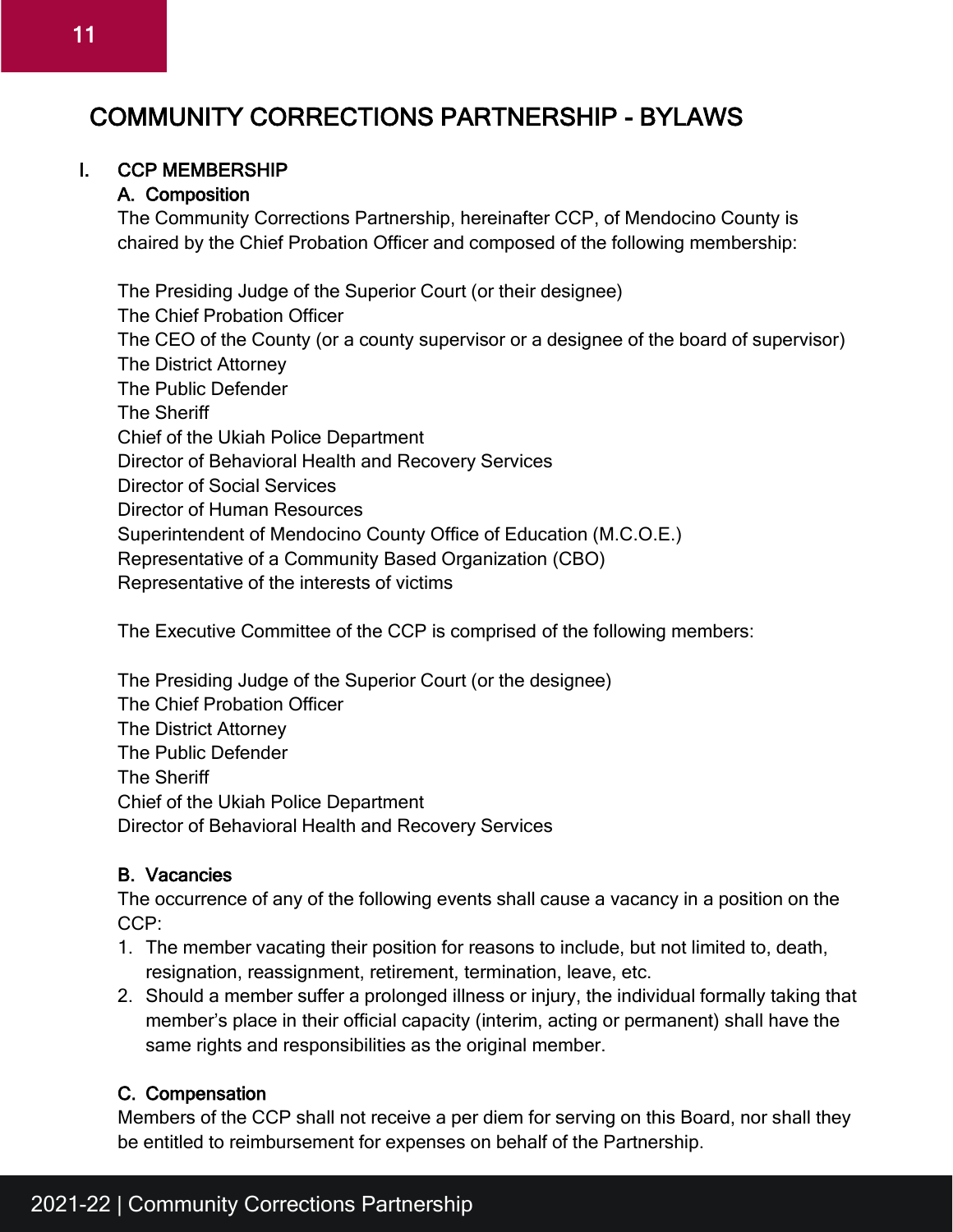#### D. Officers and Staff

- 1. The Chief Probation Officer is the Chair of the CCP. The Chair shall preside over all meetings, and is a voting member of the Executive Committee. Should the Chair be unavailable for the meeting, the Assistant Chief Probation Officer shall chair the meeting. (This individual shall only run the meeting but shall have no right to vote). If both the Chair and the Assistant Chief Probation Officer are absent, the members present shall elect a Chair pro tem for the meeting. Staff will take and prepare the minutes.
- 2. Members of the Probation Department shall serve as staff for the CCP. Staff shall prepare, post, and distribute agendas and other materials for meetings.

#### II. MEETINGS OF THE CCP

#### A. Quorum/Vote

- 1. A quorum shall consist of a majority of the members of the Executive Committee. Any vacant positions shall not be counted for the purpose of determining a quorum. All actions which require a vote of the Executive Committee shall occur when there is a quorum, or be tabled until the next meeting in which a quorum is available. Minority vote and comments shall be recorded.
- 2. A minimum vote of five Executive Committee members shall be required to approve utilization of reserve funds established by the CCP. Minority votes and comments shall be recorded.
- 3. While subject to change, the CCP is scheduled to meet quarterly on the third Wednesday or Thursday of February, May, August, and November at 12:00 p.m. Additional meetings will be scheduled as needed to conduct business.
- 4. While subject to change, regular CCP meetings will be held in Courtroom G at the Mendocino County Superior Court. When necessary, the primary location for meeting will be Mendocino County Farm Advisor's Office. The Chief Probation Officer may designate another location as necessary to conduct business.
- 5. The Chair of the CCP may convene a special meeting. Written notice must be served at least 72 hours in advance for non-emergency purposes or 24 hours in advance for emergency purposes. Only items included in the written notice may be discussed or considered.
- 6. A meeting of the CCP shall also be considered a meeting of the CCP Executive Committee. The Executive Committee may meet at dates/times determined by the Chair and Executive Committee Members.

#### B. Conduct of Business

Business shall be conducted in accordance with the usual semi-formal procedures for a committee, with a motion, second, and vote. Members must be present to vote. However, an Executive Committee member may vote by proxy if all of the following requirements have been met:

1. The authority to vote by proxy is in writing; and 2) notice of the vote by proxy must be given at least 72 hours in advance of the meeting (i.e., by the time of the posting of the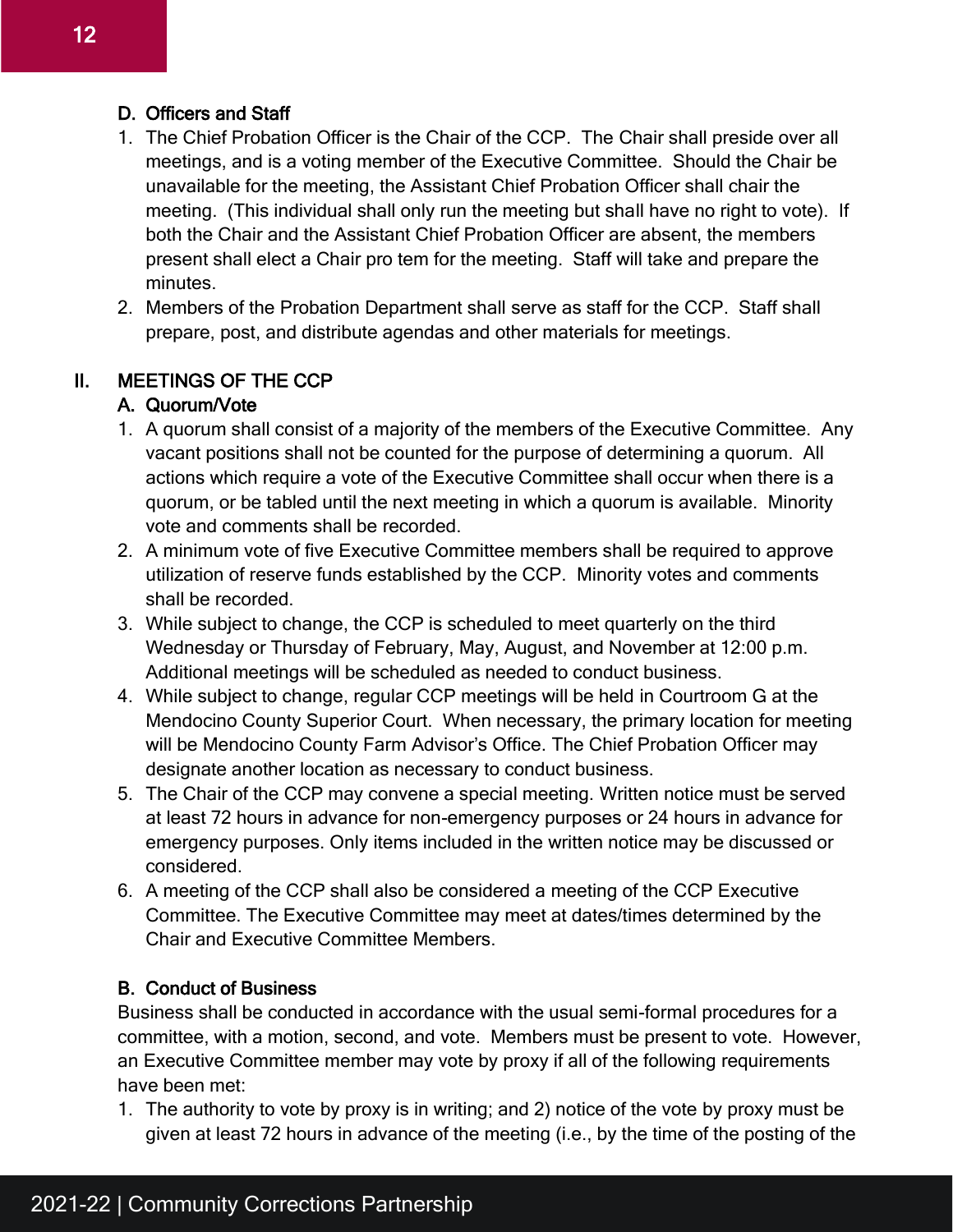agenda). A vote by proxy is binding on the member of the Executive Committee and not subject to change by that member.

#### C. Brown Act

- 1. Meetings of the CCP shall be subject to the open meetings law for local legislative bodies, the Ralph M. Brown Act (Gov. Code sec. 54950 et seq).
- 2. As a statutorily created Committee, charged by law to develop a Realignment Plan that will recommend a county-wide programming plan for the realigned population, for consideration and adoption by the Board of Supervisors; said realignment plan previously adopted by the BOS; and responsible for presenting a budget to the BOS annually, the CCP shall, subject to change, meet regularly on a Wednesday or Thursday, in Courtroom G of the Mendocino County Superior Court or alternately at the Mendocino County Farm Advisor's conference room as necessary. Refer to II.A.4 above.
- 3. The agenda for each regular meeting shall be posted in the glass case outside the main entrance of the County Administration Center located at 501 Low Gap Road, Ukiah at least 72 hours ahead of time, and will also be available on the Mendocino County Probation Department website at

[https://www.mendocinocounty.org/government/probation/community-corrections](https://www.mendocinocounty.org/government/probation/community-corrections-partnership)[partnership](https://www.mendocinocounty.org/government/probation/community-corrections-partnership)

4. CCP meetings will be conducted in accordance with Public Health Guidelines and State and/or County policies, guidelines and/or regulations.

#### D. Public Comment

Time restrictions:

- 1. The CCP shall include a separate public comment time on any agenda posted at least 72 hours ahead of time. This time shall be for comments by the public on items not on the agenda but within the CCP's jurisdiction. The public comment item shall be limited to three (3) minutes per speaker and to a total of fifteen (15) minutes for the item.
- 2. CCP shall permit public comment on all agenda items before any Executive Committee vote on the item. Public comments on individual items shall be limited to three (3) minutes per speaker, and to a total of fifteen (15) minutes for the item.
- 3. If it appears that all members of the public desiring to comment cannot be accommodated during the allotted times, the presiding officer may shorten the individual comment time, or may extend the time allotted for the item.

#### III. DUTIES OF THE CCP

- A. As noted above, the CCP, and specifically the Executive Committee, per statute, Penal Code Section 1230.1, shall recommend a local plan to the county Board of Supervisors for the implementation of the 2011 public safety realignment. (Said Plan previously adopted by the BOS.)
- B. Provide supervision and rehabilitative services for adult felony offenders subject to local supervision using evidence-based community corrections practices and programs, as defined in subdivision (d) of Section 1229 of the Penal Code.